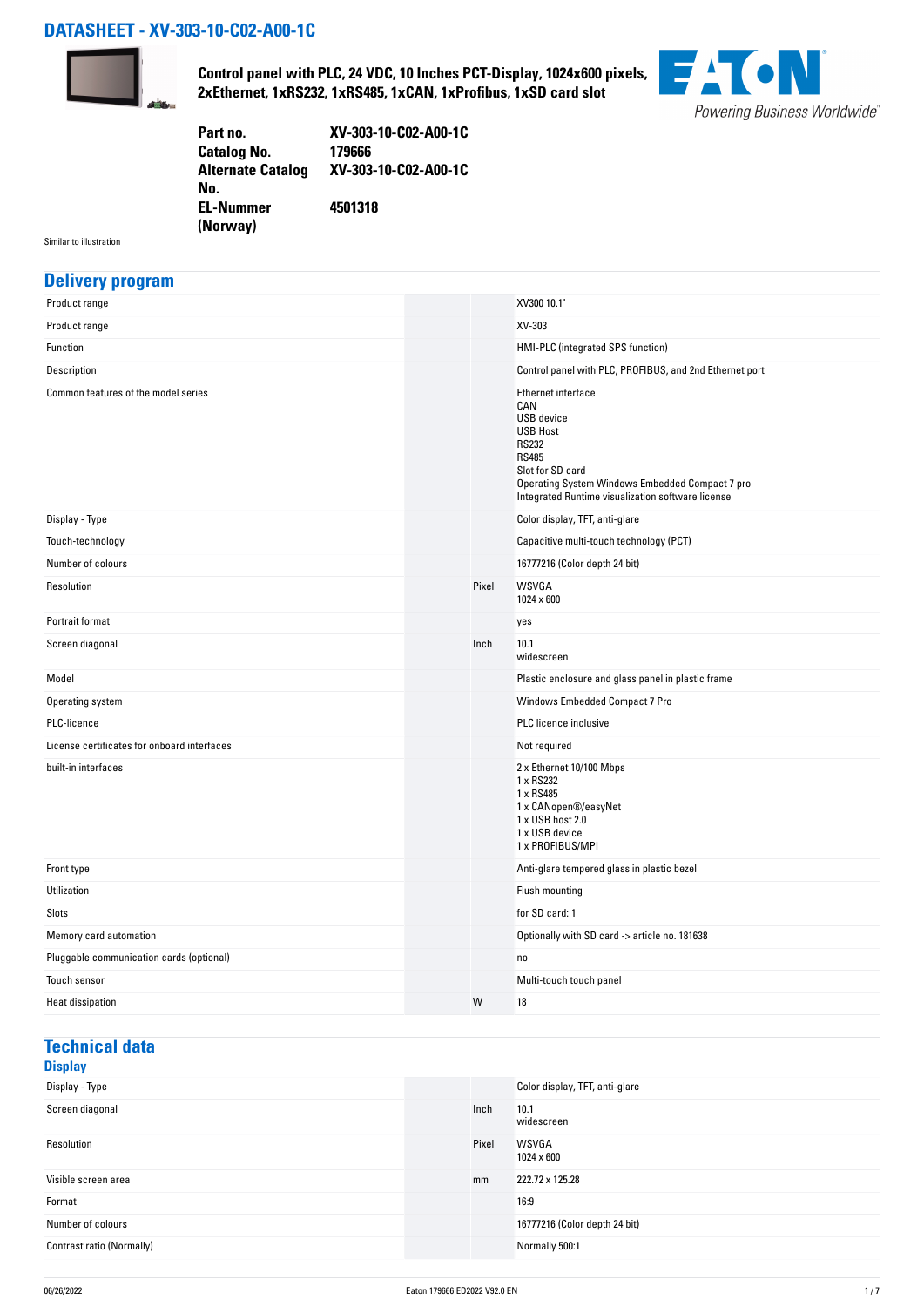| <b>Brightness</b>                    |                  | cd/m <sup>2</sup> | Normally 400                                                                                                                                                                                                       |
|--------------------------------------|------------------|-------------------|--------------------------------------------------------------------------------------------------------------------------------------------------------------------------------------------------------------------|
| Back-lighting                        |                  |                   | LED<br>dimmable via software                                                                                                                                                                                       |
| Service life of back-lighting        |                  | h                 | Normally 50000                                                                                                                                                                                                     |
| <b>Operation</b>                     |                  |                   |                                                                                                                                                                                                                    |
| Technology                           |                  |                   | Projected Capacitive Touch (PCT)                                                                                                                                                                                   |
| Touch sensor                         |                  |                   | Multi-touch touch panel                                                                                                                                                                                            |
| <b>System</b>                        |                  |                   |                                                                                                                                                                                                                    |
| Processor                            |                  |                   | ARM Cortex-A9 800 MHz                                                                                                                                                                                              |
| Internal memory                      |                  |                   | DRAM: 512 MB RAM<br>Flash: 1GB SLC<br>NVRAM: 128kB Retain                                                                                                                                                          |
| <b>External memory</b>               |                  |                   | SD card, Type: SDSC, SDHC                                                                                                                                                                                          |
| Cooling                              |                  |                   | Fanless CPU and system cooling, natural convection-based passive cooling                                                                                                                                           |
| Back-up of real-time clock           |                  |                   |                                                                                                                                                                                                                    |
| Battery (service life)               |                  |                   | non-replaceable, BR2330 soldered in                                                                                                                                                                                |
| Backup (time at zero voltage)        |                  |                   | Normally 10 years                                                                                                                                                                                                  |
| <b>Engineering</b>                   |                  |                   |                                                                                                                                                                                                                    |
| Visualisation software               |                  |                   | <b>GALILEO</b>                                                                                                                                                                                                     |
|                                      |                  |                   | XSOFT-CODESYS                                                                                                                                                                                                      |
| PLC-Programming software             |                  |                   | XSOFT-CODESYS-2<br>XSOFT-CODESYS-3                                                                                                                                                                                 |
| Target and web visualization         |                  |                   | Yes                                                                                                                                                                                                                |
| PLC-licence                          |                  |                   | PLC licence inclusive                                                                                                                                                                                              |
| Operating system                     |                  |                   | Windows Embedded Compact 7 Pro                                                                                                                                                                                     |
| <b>Interfaces, communication</b>     |                  |                   |                                                                                                                                                                                                                    |
| built-in interfaces                  |                  |                   | 2 x Ethernet 10/100 Mbps<br>1 x RS232<br>1 x RS485<br>1 x CANopen®/easyNet<br>1 x USB host 2.0<br>1 x USB device<br>1 x PROFIBUS/MPI                                                                               |
| <b>USB Host</b>                      |                  |                   | USB 2.0, not galvanically isolated                                                                                                                                                                                 |
| <b>USB</b> device                    |                  |                   | USB 2.0, not galvanically isolated                                                                                                                                                                                 |
| <b>RS-232</b>                        |                  |                   | Not galvanically isolated, 9-pin D-sub plug, UNC                                                                                                                                                                   |
| <b>RS-485</b>                        |                  |                   | Not galvanically isolated, 9-pin D-sub plug, UNC                                                                                                                                                                   |
| CAN                                  |                  |                   | Not galvanically isolated, 9-pin D-sub plug, UNC                                                                                                                                                                   |
| Profibus                             |                  |                   | PROFIBUS-DP, not galvanically isolated, 9 pole SUB-D socket, UNC                                                                                                                                                   |
| Slots                                |                  |                   | for SD card: 1                                                                                                                                                                                                     |
| Ethernet                             |                  |                   | 10/100 Mbps                                                                                                                                                                                                        |
| <b>MPI</b>                           |                  |                   | Yes                                                                                                                                                                                                                |
| <b>Power supply</b>                  |                  |                   |                                                                                                                                                                                                                    |
| Nominal voltage                      |                  |                   | 24 V DC SELV (safety extra low voltage)                                                                                                                                                                            |
| permissible voltage                  |                  |                   | Effective: 19.2-30.0 V DC (rated operating voltage -20%/+25%)<br>Absolute with ripple: 18,0-31,2 V DC<br>Battery powered: 18,0-31,2 V DC (rated operating voltage -25%/+30%)<br>35 V DC for a duration of < 100 ms |
| Voltage dips                         |                  | ms                | $\leq$ 10 ms from rated voltage (24 V DC)<br>5 ms from undervoltage (19.2 V DC)                                                                                                                                    |
| Power consumption                    | $P_{\text{max}}$ | W                 | 18                                                                                                                                                                                                                 |
| Power consumption                    |                  | W                 | Normally 18                                                                                                                                                                                                        |
| <b>Heat dissipation</b>              |                  | W                 | 18                                                                                                                                                                                                                 |
| Note on heat dissipation             |                  |                   | Heat dissipation with power consumption for 24 V<br>12 W for basic device + 2.5 W for USB module                                                                                                                   |
| Protection against polarity reversal |                  |                   | yes                                                                                                                                                                                                                |
| Type of fuse                         |                  |                   | Yes (fuse not accessible)                                                                                                                                                                                          |
| Potential isolation                  |                  |                   | no                                                                                                                                                                                                                 |
| <b>General</b>                       |                  |                   |                                                                                                                                                                                                                    |
| Housing material                     |                  |                   | Insulated material black                                                                                                                                                                                           |
| Front type                           |                  |                   | Anti-glare tempered glass in plastic bezel                                                                                                                                                                         |
| Dimensions (W x H x D)               |                  | mm                | 269 x 174 x 58                                                                                                                                                                                                     |
| flush mounted                        |                  |                   | Clearance: $W \times H \times D \ge 30$ mm (1.18")<br>Inclination from vertical: ±45° (if using natural convection)                                                                                                |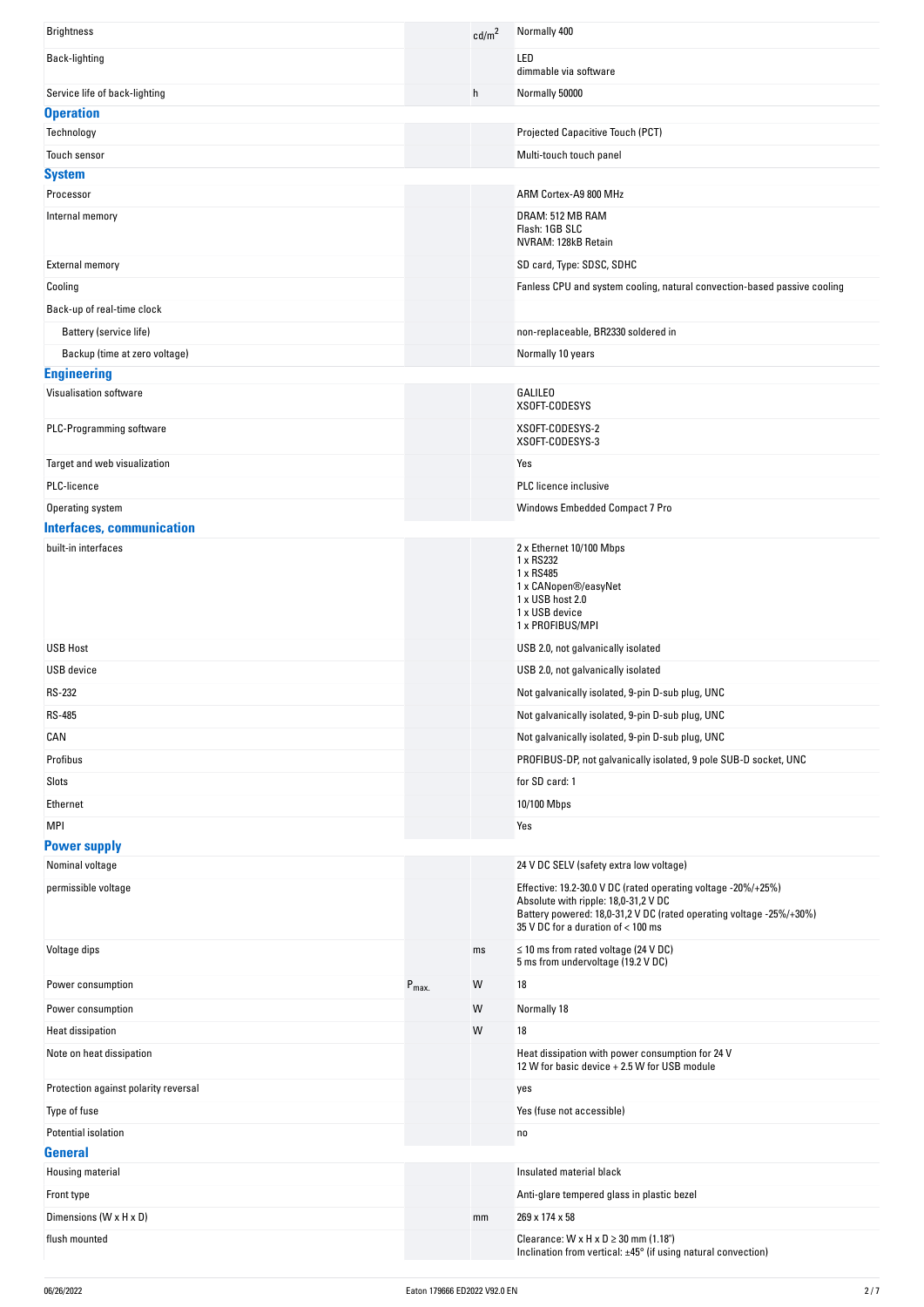|                                                     |   |               | Material thickness at the installation cutout: min. 2 mm (0.08"), max. 5 mm (0.2")                                  |
|-----------------------------------------------------|---|---------------|---------------------------------------------------------------------------------------------------------------------|
| Weight                                              |   | kg            | 1.13                                                                                                                |
| Degree of protection (IEC/EN 60529, EN50178, VBG 4) |   |               | IP65 (in the front as per EN 60529-1), IP20 (on rear as per EN 60529-1)<br>NEMA 4X<br>NEMA12 (as per NEMA 250-2003) |
| Approvals                                           |   |               |                                                                                                                     |
| Approvals                                           |   |               | cUL 61010-2-201                                                                                                     |
| shipping classification                             |   |               | DNV GL                                                                                                              |
|                                                     |   |               | ARY APPROVED APON<br><b>DNV·GL</b><br>MARITIME                                                                      |
| Applied standards and directives                    |   |               |                                                                                                                     |
| EMC                                                 |   |               | 2004/108/EEC                                                                                                        |
| Emitted interference                                |   |               | IEC/EN 61000-6-4                                                                                                    |
| Interference immunity                               |   |               | IEC/EN 61000-6-2                                                                                                    |
| Product standards                                   |   |               | EN50178/IEC/EN 61131-2                                                                                              |
| Mechanical shock resistance                         |   | $\mathfrak g$ | 15g / 11ms                                                                                                          |
| Vibration                                           |   |               | $59$ Hz + - 3.5 mm<br>$960$ Hz + - 0.15 mm<br>60150 Hz $\pm$ 2 g                                                    |
| Free fall, packaged                                 |   | m             | IEC/EN 60068-2-31                                                                                                   |
| RoHS                                                |   |               | conform                                                                                                             |
| <b>Environmental conditions</b>                     |   |               |                                                                                                                     |
| Climatic environmental conditions                   |   |               |                                                                                                                     |
| Climatic proofing                                   |   |               | Cold to EN 60068-2-1<br>Dry heat to IEC 60068-2-2<br>Damp heat as per EN 60068-2-3                                  |
| Air pressure (operation)                            |   | hPa           | 795 - 1080                                                                                                          |
| Temperature                                         |   |               |                                                                                                                     |
| Storage / Transport                                 | θ | $^{\circ}$ C  | $-20 - +60$                                                                                                         |
| Operating ambient temperature min.                  |   | $^{\circ}$ C  | $\pmb{0}$                                                                                                           |
| Operating ambient temperature max.                  |   | °C            | $+50$                                                                                                               |
| <b>Relative humidity</b>                            |   |               |                                                                                                                     |
| Condensation                                        |   |               | Non-condensing                                                                                                      |
| <b>Relative humidity</b>                            |   |               | 10 - 95%, non-condensing                                                                                            |
|                                                     |   |               |                                                                                                                     |

# **Design verification as per IEC/EN 61439**

| Technical data for design verification                                                                                    |                   |    |                                                                                    |
|---------------------------------------------------------------------------------------------------------------------------|-------------------|----|------------------------------------------------------------------------------------|
| Rated operational current for specified heat dissipation                                                                  | ı,                | A  | 0                                                                                  |
| Heat dissipation per pole, current-dependent                                                                              | $P_{\text{vid}}$  | W  | 0                                                                                  |
| Equipment heat dissipation, current-dependent                                                                             | $P_{\text{vid}}$  | W  | 0                                                                                  |
| Static heat dissipation, non-current-dependent                                                                            | $P_{VS}$          | W  | 18                                                                                 |
| Heat dissipation capacity                                                                                                 | $P_{\text{diss}}$ | W  | 0                                                                                  |
| Operating ambient temperature min.                                                                                        |                   | °C | 0                                                                                  |
| Operating ambient temperature max.                                                                                        |                   | °C | 50                                                                                 |
| <b>Degree of Protection</b>                                                                                               |                   |    | IP65 (in the front as per EN 60529-1), IP20 (on rear as per EN 60529-1)<br>NEMA 4X |
| IEC/EN 61439 design verification                                                                                          |                   |    |                                                                                    |
| 10.2 Strength of materials and parts                                                                                      |                   |    |                                                                                    |
| 10.2.2 Corrosion resistance                                                                                               |                   |    | Meets the product standard's requirements.                                         |
| 10.2.3.1 Verification of thermal stability of enclosures                                                                  |                   |    | Meets the product standard's requirements.                                         |
| 10.2.3.2 Verification of resistance of insulating materials to normal heat                                                |                   |    | Meets the product standard's requirements.                                         |
| 10.2.3.3 Verification of resistance of insulating materials to abnormal heat<br>and fire due to internal electric effects |                   |    | Meets the product standard's requirements.                                         |
| 10.2.4 Resistance to ultra-violet (UV) radiation                                                                          |                   |    | Please enquire                                                                     |
| 10.2.5 Lifting                                                                                                            |                   |    | Does not apply, since the entire switchgear needs to be evaluated.                 |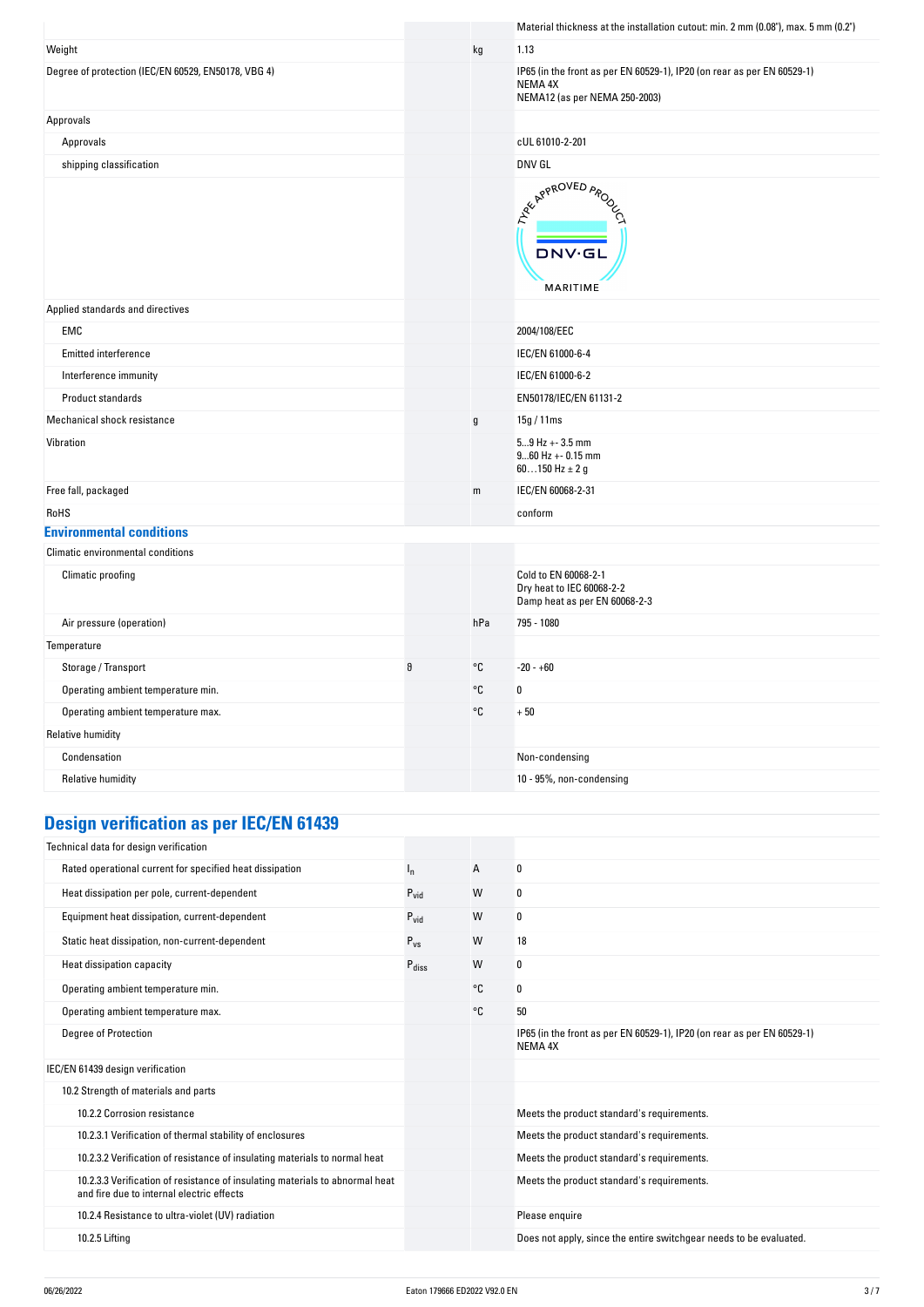| 10.2.6 Mechanical impact                                 | Does not apply, since the entire switchgear needs to be evaluated.                                                                  |
|----------------------------------------------------------|-------------------------------------------------------------------------------------------------------------------------------------|
| 10.2.7 Inscriptions                                      | Meets the product standard's requirements.                                                                                          |
| 10.3 Degree of protection of ASSEMBLIES                  | Meets the product standard's requirements.                                                                                          |
| 10.4 Clearances and creepage distances                   | Meets the product standard's requirements.                                                                                          |
| 10.5 Protection against electric shock                   | Does not apply, since the entire switchgear needs to be evaluated.                                                                  |
| 10.6 Incorporation of switching devices and components   | Does not apply, since the entire switchgear needs to be evaluated.                                                                  |
| 10.7 Internal electrical circuits and connections        | Is the panel builder's responsibility.                                                                                              |
| 10.8 Connections for external conductors                 | Is the panel builder's responsibility.                                                                                              |
| 10.9 Insulation properties                               |                                                                                                                                     |
| 10.9.2 Power-frequency electric strength                 | Is the panel builder's responsibility.                                                                                              |
| 10.9.3 Impulse withstand voltage                         | Is the panel builder's responsibility.                                                                                              |
| 10.9.4 Testing of enclosures made of insulating material | Is the panel builder's responsibility.                                                                                              |
| 10.10 Temperature rise                                   | The panel builder is responsible for the temperature rise calculation. Eaton will<br>provide heat dissipation data for the devices. |
| 10.11 Short-circuit rating                               | Is the panel builder's responsibility.                                                                                              |
| 10.12 Electromagnetic compatibility                      | Is the panel builder's responsibility.                                                                                              |
| 10.13 Mechanical function                                | The device meets the requirements, provided the information in the instruction<br>leaflet (IL) is observed.                         |
|                                                          |                                                                                                                                     |

## **Technical data ETIM 8.0**

| Programmable logic controllers PLC (EG000024) / Graphic panel (EC001412)                                                                                                 |              |                |  |  |
|--------------------------------------------------------------------------------------------------------------------------------------------------------------------------|--------------|----------------|--|--|
| Electric engineering, automation, process control engineering / Display and control component / Panel (HMI) / Graphic panel (HMI) (ecl@ss10.0.1-27-33-02-01 [AFX016003]) |              |                |  |  |
| Supply voltage AC 50 Hz                                                                                                                                                  | $\mathsf{V}$ | $0 - 0$        |  |  |
| Supply voltage AC 60 Hz                                                                                                                                                  | $\mathsf{V}$ | $0 - 0$        |  |  |
| Supply voltage DC                                                                                                                                                        | V            | $19.2 - 30$    |  |  |
| Voltage type of supply voltage                                                                                                                                           |              | DC             |  |  |
| Number of HW-interfaces industrial Ethernet                                                                                                                              |              | $\overline{2}$ |  |  |
| Number of interfaces PROFINET                                                                                                                                            |              | $\pmb{0}$      |  |  |
| Number of HW-interfaces RS-232                                                                                                                                           |              | $\mathbf{1}$   |  |  |
| Number of HW-interfaces RS-422                                                                                                                                           |              | $\pmb{0}$      |  |  |
| Number of HW-interfaces RS-485                                                                                                                                           |              | $\mathbf{1}$   |  |  |
| Number of HW-interfaces serial TTY                                                                                                                                       |              | 0              |  |  |
| Number of HW-interfaces USB                                                                                                                                              |              | $\overline{2}$ |  |  |
| Number of HW-interfaces parallel                                                                                                                                         |              | 0              |  |  |
| Number of HW-interfaces Wireless                                                                                                                                         |              | $\bf{0}$       |  |  |
| Number of HW-interfaces other                                                                                                                                            |              | $\overline{2}$ |  |  |
| With SW interfaces                                                                                                                                                       |              | Yes            |  |  |
| Supporting protocol for TCP/IP                                                                                                                                           |              | Yes            |  |  |
| Supporting protocol for PROFIBUS                                                                                                                                         |              | Yes            |  |  |
| Supporting protocol for CAN                                                                                                                                              |              | Yes            |  |  |
| Supporting protocol for INTERBUS                                                                                                                                         |              | No             |  |  |
| Supporting protocol for ASI                                                                                                                                              |              | No             |  |  |
| Supporting protocol for KNX                                                                                                                                              |              | No             |  |  |
| Supporting protocol for Modbus                                                                                                                                           |              | Yes            |  |  |
| Supporting protocol for Data-Highway                                                                                                                                     |              | No             |  |  |
| Supporting protocol for DeviceNet                                                                                                                                        |              | No             |  |  |
| Supporting protocol for SUCONET                                                                                                                                          |              | No             |  |  |
| Supporting protocol for LON                                                                                                                                              |              | No             |  |  |
| Supporting protocol for PROFINET IO                                                                                                                                      |              | No             |  |  |
| Supporting protocol for PROFINET CBA                                                                                                                                     |              | No             |  |  |
| Supporting protocol for SERCOS                                                                                                                                           |              | No             |  |  |
| Supporting protocol for Foundation Fieldbus                                                                                                                              |              | No             |  |  |
| Supporting protocol for EtherNet/IP                                                                                                                                      |              | Yes            |  |  |
| Supporting protocol for AS-Interface Safety at Work                                                                                                                      |              | No             |  |  |
| Supporting protocol for DeviceNet Safety                                                                                                                                 |              | No             |  |  |
| Supporting protocol for INTERBUS-Safety                                                                                                                                  |              | No             |  |  |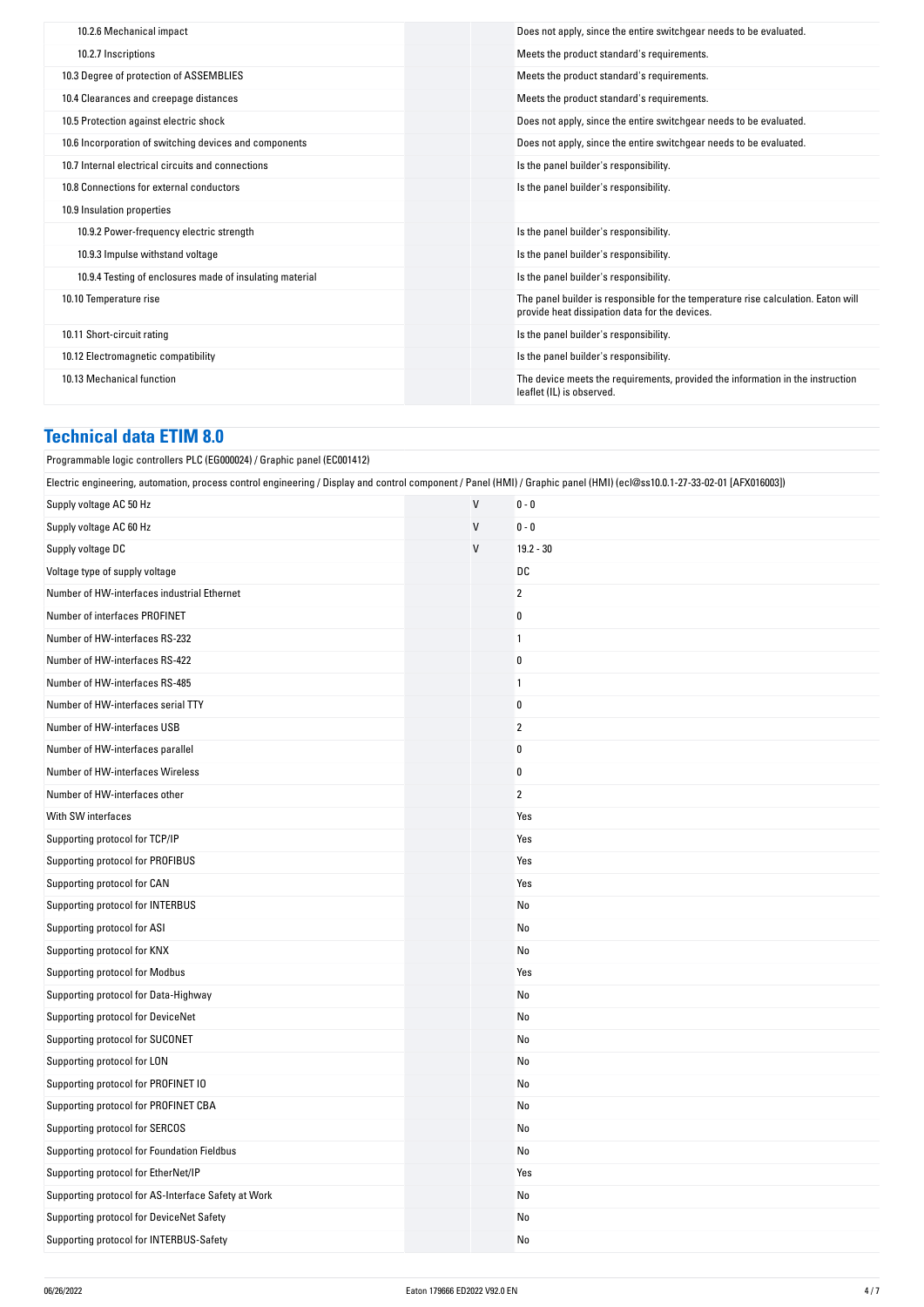| Supporting protocol for PROFIsafe                   |       | No                    |
|-----------------------------------------------------|-------|-----------------------|
| Supporting protocol for SafetyBUS p                 |       | No                    |
| Supporting protocol for other bus systems           |       | No                    |
| Radio standard Bluetooth                            |       | No                    |
| Radio standard Wi-Fi 802.11                         |       | No                    |
| Radio standard GPRS                                 |       | No                    |
| Radio standard GSM                                  |       | No                    |
| Radio standard UMTS                                 |       | No                    |
| 10 link master                                      |       | No                    |
| Type of display                                     |       | <b>TFT</b>            |
| With colour display                                 |       | Yes                   |
| Number of colours of the display                    |       | 16777216              |
| Number of grey-scales/blue-scales of display        |       | 0                     |
| Screen diagonal                                     | inch  | 10.1                  |
| Number of pixels, horizontal                        |       | 1024                  |
| Number of pixels, vertical                          |       | 600                   |
| Useful project memory/user memory                   | kByte | 512000                |
| With numeric keyboard                               |       | No                    |
| With alpha numeric keyboard                         |       | No                    |
| Number of function buttons, programmable            |       | 0                     |
| Number of buttons with LED                          |       | $\pmb{0}$             |
| Number of system buttons                            |       | $\mathbf{1}$          |
| Touch technology                                    |       | Capacitive multitouch |
| With message indication                             |       | Yes                   |
| With message system (incl. buffer and confirmation) |       | Yes                   |
| Process value representation (output) possible      |       | Yes                   |
| Process default value (input) possible              |       | Yes                   |
| With recipes                                        |       | Yes                   |
| Number of password levels                           |       | 200                   |
| With printer output                                 |       | Yes                   |
| Number of online languages                          |       | 100                   |
| Additional software components, loadable            |       | Yes                   |
| Degree of protection (IP), front side               |       | <b>IP65</b>           |
| Degree of protection (NEMA), front side             |       | 12                    |
| Operating temperature                               | °C    | $0 - 50$              |
| Rail mounting possible                              |       | No                    |
| Wall mounting/direct mounting                       |       | No                    |
| Suitable for safety functions                       |       | No                    |
| Width of the front                                  | mm    | 269                   |
| Height of the front                                 | mm    | 174                   |
| Built-in depth                                      | mm    | 50.1                  |

# **Approvals**

| <b>Product Standards</b>                | UL 61010-2-201; IEC/EN 61131-2; CE           |
|-----------------------------------------|----------------------------------------------|
| UL File No.                             | E205091                                      |
| North America Certification             | UL listed, certified by UL for use in Canada |
| Specially designed for North America    | No                                           |
| <b>Current Limiting Circuit-Breaker</b> | No                                           |
| Degree of Protection                    | IEC: IP65, NA: NEMA4X, NEMA12                |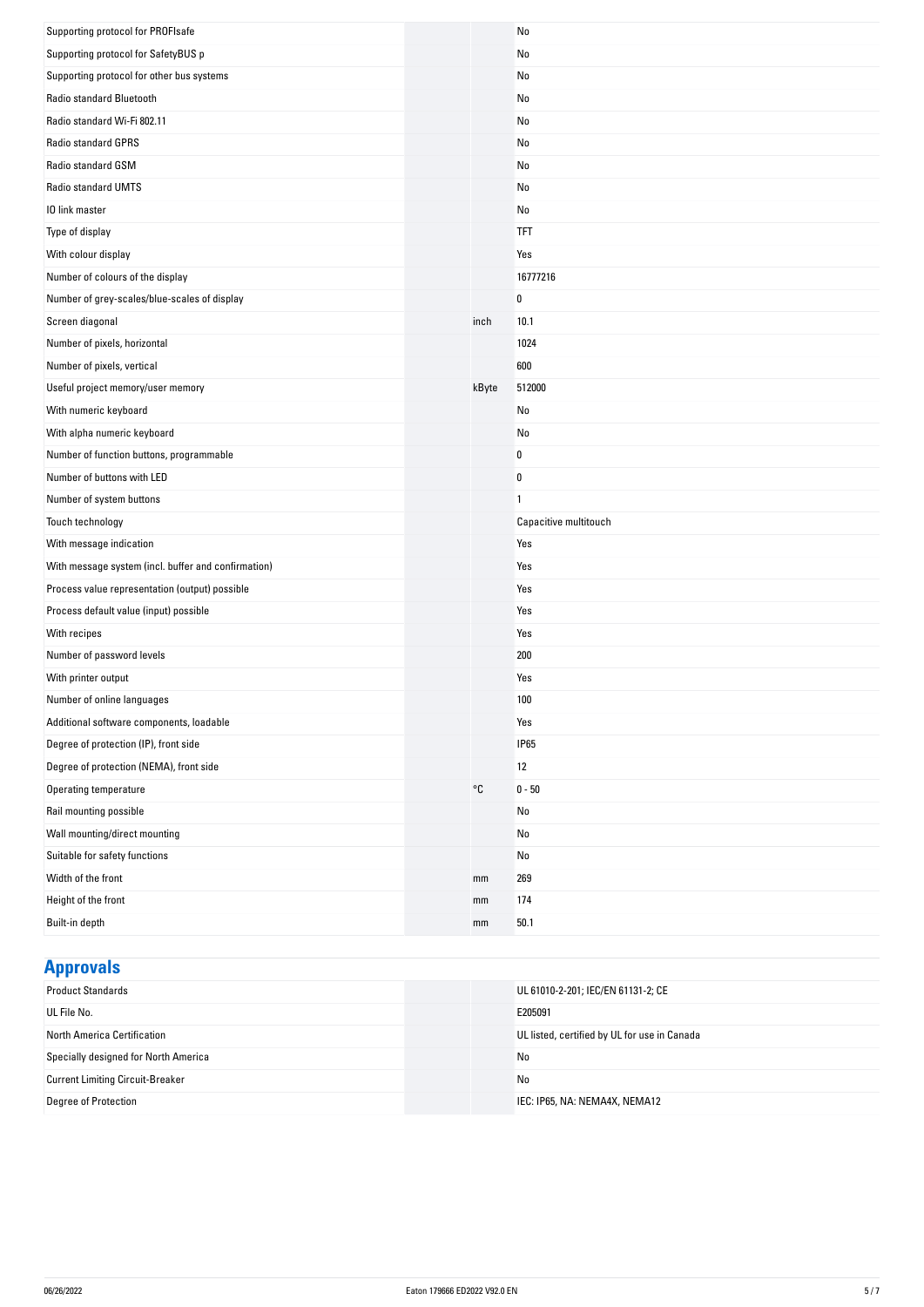### **Dimensions**